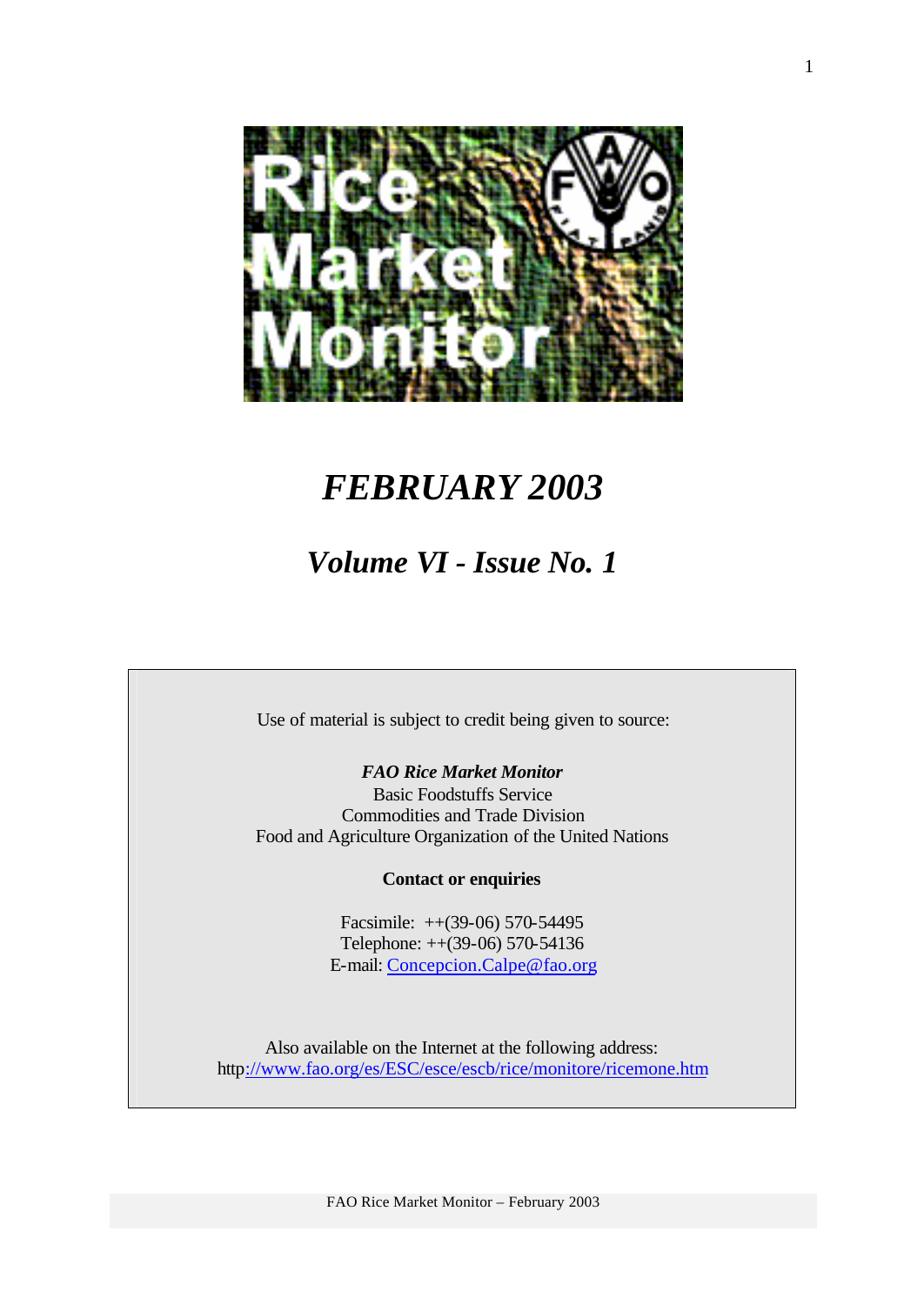#### **HIGHLIGHTS**

- FAO's latest estimate of global paddy production in 2002 stands at 582 million tonnes (389 million tonnes in milled equivalent), down 2.4 million tonnes from the previous report. At that level, the season will end with a 16 million tonne year-to-year contraction, with production falling to its lowest level since 1998. While the 2003 paddy season already commenced in the Southern Hemisphere, the prevalence of an El Niño episode is anticipated to influence the weather pattern in several producing countries in the coming months, with likely consequences over production in 2003.
- According to the latest FAO estimate, paddy production in Asia fell by almost 16 million tonnes in 2002, driven by sizeable contractions in the two major world producing countries, i.e. China and India, but also in Cambodia, the Rep. of Korea and Thailand. The impact of these falls was eased to some extent by positive outturns in such countries as Indonesia, the Philippines, the Islamic Republic of Iran and Vietnam.
- In Africa, production is estimated to have risen by about 4 percent last year, reflecting mainly a record crop in Egypt. The 2003 season has already started in Madagascar and Mozambique. In Latin America and the Caribbean the 2002 season is ending with relatively poor results, reflecting a contraction in major producing countries in Central and South America. As for the 2003 season, several of the larger rice-growing countries in the Southern part of the continent have released favourable production forecasts. In the rest of the world, output in 2002 fell somewhat in the United States, but was little changed in the EU. By contrast, a new El Niño episode in Australia led to severe water shortages, bringing down paddy production to a thirty year low. Production prospects for the 2003 season in the country remain extremely poor as drought conditions continue to prevail.
- FAO has raised its estimate of global rice trade in 2002 by 400 000 tonnes to 27.4 million tonnes, in milled equivalent, a level close to the all-time record realized in 1998. The upward adjustment reflects a higher estimate of exports by China, Thailand and India. The surge in exports by India was the most outstanding development of the global rice market in 2002, as the country displaced Vietnam as the second largest world supplier.
- FAO forecast of international trade in rice in 2003 has been revised upward by 500 000 tonnes from the last report and now stands at 26.8 million tonnes. At that level, trade would be somewhat below the current 2002 trade estimate. Most of the difference would be attributable to an expected fall in exports from India and, on the import side, to smaller shipments to a number of traditional importers in Asia that gathered good crops in 2002.
- The forecast of world rice stocks at the end of the marketing seasons in 2003 has been revised downward by more than two million tonnes since the last report and now stands at 124 million tonnes, one of the lowest level on record, and almost 25 million tonnes below opening levels.
- International rice prices have remained under downward pressure since the last Rice Market Monitor, with the FAO Total Price Index (1998-00=100) averaging 72 in January, 1 point below November. While the change in the index has been small, the movements of the single rice quotations have been much wider.
- The near-term prospects for international rice prices remain downcast, with the arrival, in February-March, of new rice crops in South America and from secondary crops in the Northern Hemisphere. The weakness might linger well into 2003, under current prospects of sluggish imports by those countries that have sustained the market in recent years, such as Indonesia, the Philippines or the Islamic Republic of Iran.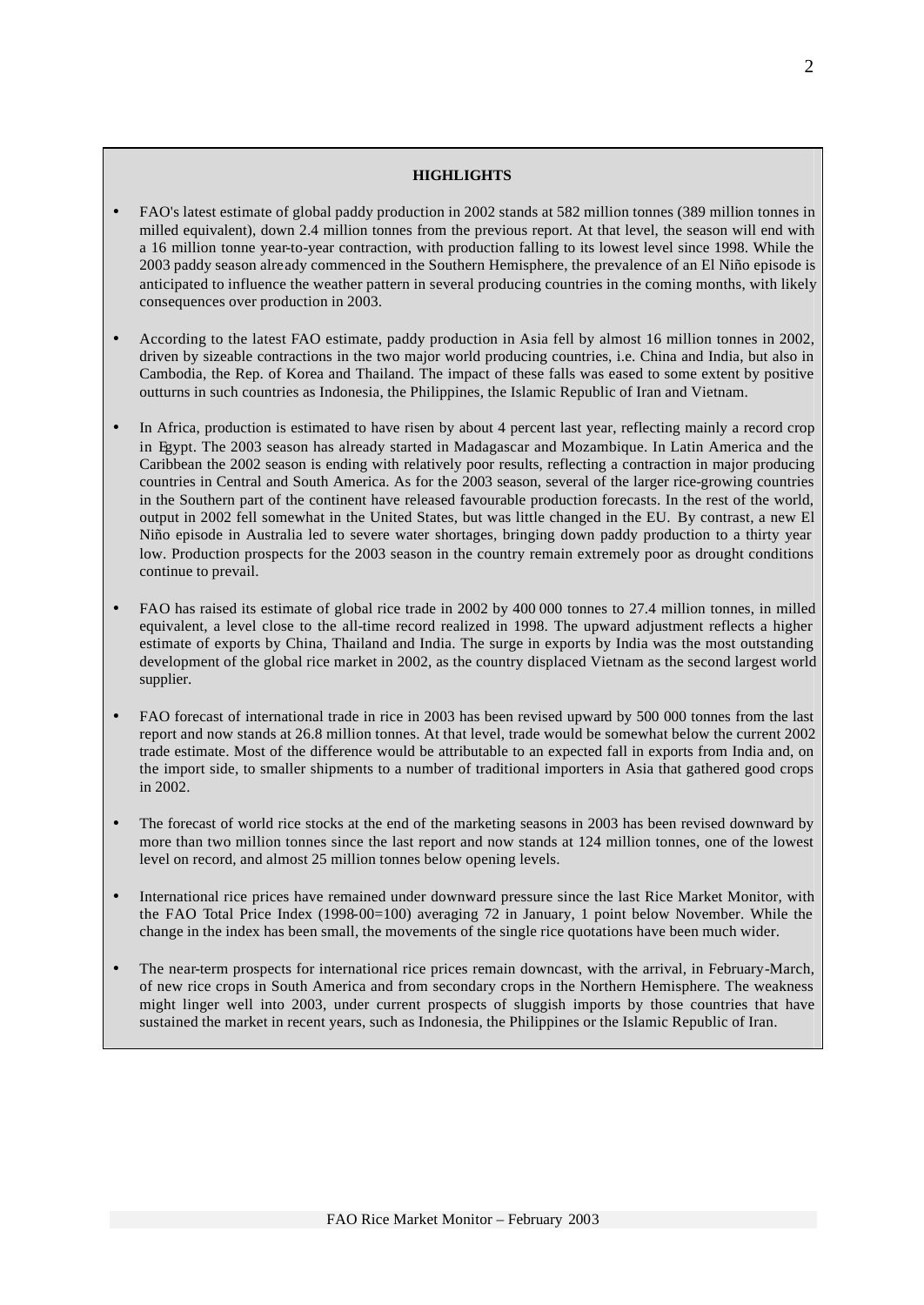# **RICE SITUATION UPDATE AS OF 20 JANUARY 2003**

# **I. CURRENT PRODUCTION AND CROP PROSPECTS**

FAO latest estimate of global paddy production in 2002 stands at 582 million tonnes (389 million tonnes in milled equivalent), 16 million tonnes less than in 2001 and the lowest level since 1998. The year-to-year contraction, which was mainly concentrated in Asia, is mostly imputable to the adverse weather conditions, while lingering low international prices also acted as a disincentive to expand production, especially in exporting countries.

While the 2003 paddy season already commenced in the Southern Hemisphere, the prevalence of an El Niño episode is anticipated to influence the weather pattern

## *I.1 ASIA*

According to the latest FAO estimate, paddy production in Asia fell by almost 16 million tonnes compared with 2001, driven by sizeable contractions in the two major world producing countries, i.e. China and India, but also in Cambodia, the Rep. of Korea and Thailand. The impact of these falls was eased to some extent by the positive outturns in such countries as Indonesia, the Philippines, the I.R. of Iran and Vietnam.

The majority of the rice growing states in **India** have now completed the harvest of the main Kharif (winter) crop. Under the latest November official forecast, the crop was projected to be 16 percent smaller than last year, owing to erratic monsoon rains. Since then, the brisk pace of Government

in several producing countries in the coming months, with likely consequences over production in the forthcoming season. More specifically, in its December bulletin, the National Oceanic & Atmospheric Administration (NOAA) forecast: 1) drier-than-average over most of Indonesia, Micronesia and northern/north-eastern Australia continuing during the next three months, 2) drier-thanaverage over south-eastern Africa during January-March 2003, 3) drier-than-average over Northeast Brazil and northern South America during January-April 2003, and 4) wetter-than-average conditions over coastal sections of Ecuador and northern Peru during February-April 2003.

procurement compared to last year and abundant supplies arriving onto the market place have raised some doubts over the extent of the shortfall. On the other hand, the possibility that the Kharif losses could be recovered through an expansion of the secondary irrigated (summer) Rabi crop have thinned, since official sources have reported delays of over one month in the opening of the Rabi season as reservoir levels in some major growing areas were critically low. On balance, FAO now forecasts the country's 2002 aggregate at 120 million tonnes (80 million tonnes milled equivalent), 17 million tonnes below the previous season and 5 million tonnes less than previously anticipated. If materialized, it would be the lowest output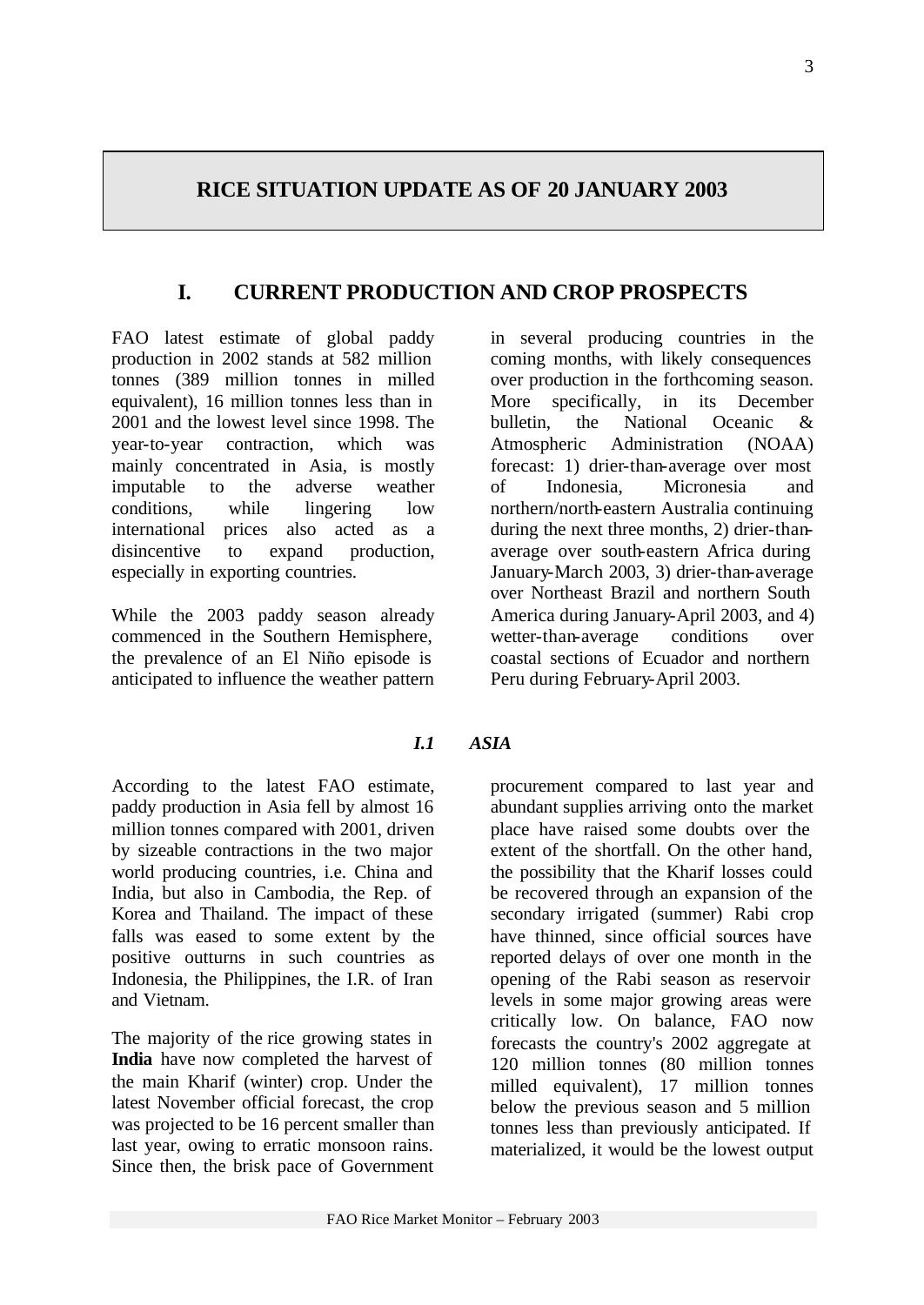level since the 1995 drought-afflicted season. Basmati rice production, of particular relevance to the high quality export markets, was particularly affected, with the fall estimated at 30 percent.

In **Cambodia**, paddy production from the 2002 season is officially forecast to drop by 18 percent to a six-year low of 3.4 million tonnes, reflecting disruptive weather patterns earlier in the season that sharply depressed both plantings and yields.

The 2002 season is about to be concluded in **China** (**mainland**) and sources in the country confirm that paddy output could reach a fourteen-year low of 175.7 million tonnes, after falling by 2 million tonnes compared with 2001. The decline has coincided with changes in the crop pattern, which has seen a 4 percent expansion in the main, "intermediate" paddy crop this year, while the early and late crops contracted by a combined 9 percent. These movements were largely policy-induced, as pressure on farmers to grow rice has softened in several provinces, with the complete removal of protective prices on early rice and in some provinces, also on late rice.

In the **Chinese Province of Taiwan,** output is expected to stagnate around the depressed 2001 level, as water shortages were recently reported, which might prompt a contraction of the main crop now at the planting stage.

In **Japan**, the first estimate of the country's 2002 paddy production by the Ministry of Agriculture was set at 11.1 million tonnes, around 200 000 tonnes lower than in the previous season. The moderate contraction is partly explained by less than favourable weather, but also by the Government's "gentan" policy, which aims to curtail production through area cuts in response to faltering domestic demand. With regard to the 2003 season, the Government has

targeted 1.06 million hectares, or 40 percent of the country's paddy capacity, for set-aside, 50 000 hectares more than in 2002.

Similarly, in the **Republic of Korea**, officials have downgraded slightly their production estimate for the 2002 crop, owing to adverse weather and to policy measures designed to cut the country's stock overhang. The revised figure of 6.7 million tonnes, which is only slightly lower than the earlier FAO estimate, would imply an 11 percent contraction from the previous year and the lowest output since 1995.

The 2002 paddy season is soon to be concluded in **Myanmar**. On account of an officially upgraded 2001 production figure, FAO has marginally raised its paddy forecast to 21.9 million tonnes in 2002 to keep it at about the same level as last season. However, this would be less than the 23.0 million tonnes targeted by the Government, as excessive rainfall problems during the peak harvest period could have impaired activities and caused some losses.

The 2002 paddy harvest in **Pakistan** was completed in November. A return to a regular pattern of monsoonal rainfall has supported larger plantings and yields, resulting in an estimated 14 percent recovery in paddy production from the drought-hit output level of 2001. The current paddy estimate of 6.6 million tonnes, however, would still be short of the record crop gathered in 1999.

Harvesting of the main paddy crop in the **Philippines** is expected to end by January. There is anticipation that aggregate paddy production in 2002 may reach a record level of 13.2 million tonnes, up by 1 percent from the 2001 bumper output. The foreseen produc tion growth is reported to have been fostered by the application of better inputs and an expansion of irrigated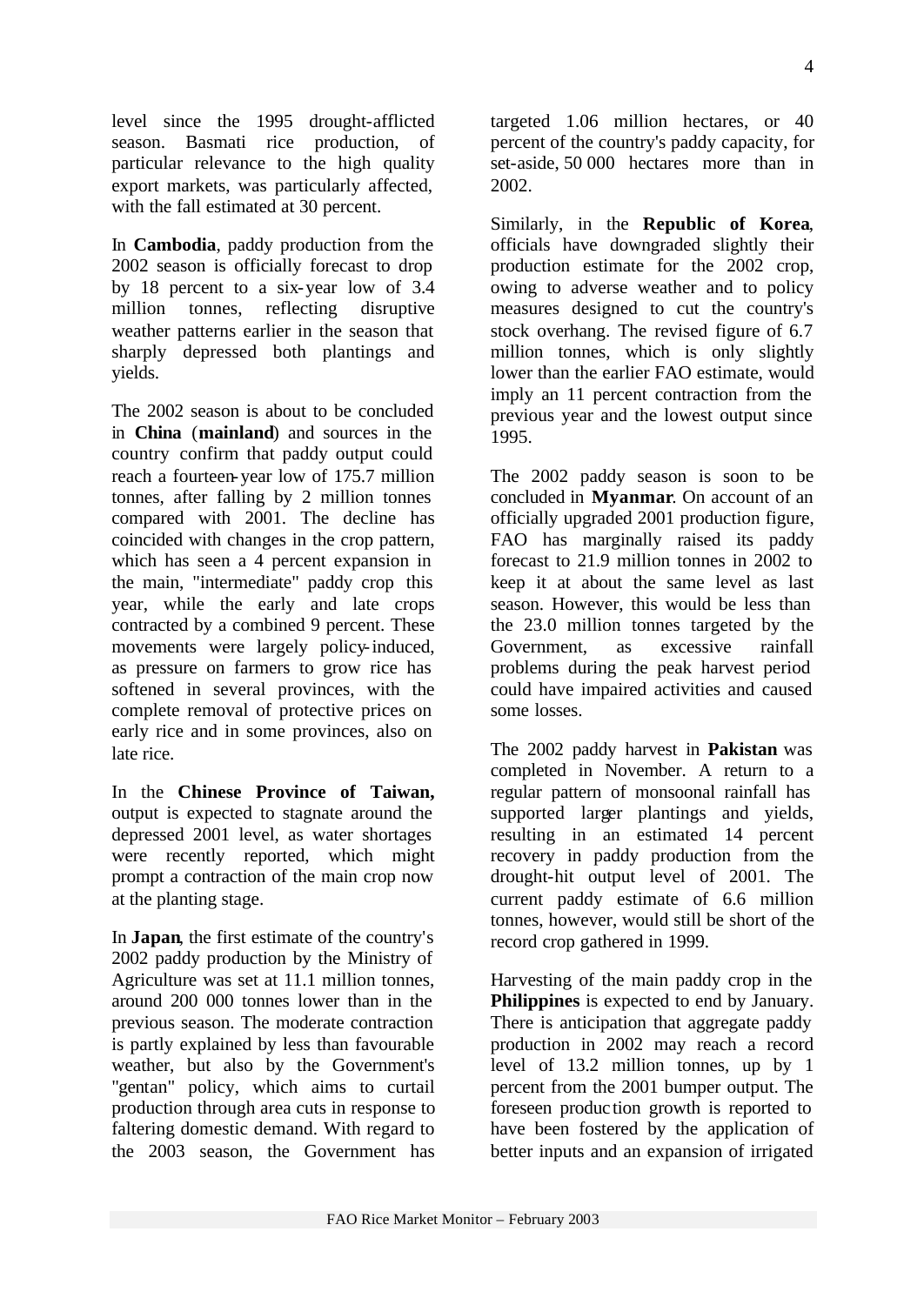fields, despite below normal rainfall in the latter months of 2002. However, as the dry spell is expected to linger in the first half of the 2003, the final production outcome could be less favourable than currently

In **Thailand**, harvest of the main paddy crop is progressing satisfactorily. Output this season is expected to hover around 25.8 million tonnes, 700 000 tonnes below the record produced in 2001, but still the second highest achievement for the country. Cultivation of Thailand's minor crop, which normally accounts for 12 percent of total production, began in January and planting is expected to be concluded by May. Determined to sustain producer prices, the Government has targeted to purchase almost 9 million tonnes of paddy under its 2002/03 paddy procurement programme. Such a scheme is likely to boost this crop, especially as intervention prices have been set at 35 percent above farmers' average production costs.

anticipated.

Official sources in **Vietnam** have raised the 2002 paddy production figure by 500 000 tonnes to a record 34.1 million tonnes, in spite of serious flooding earlier in the season in the Mekong Delta (the principal growing region). The favourable outcome reflects high domestic prices, which contributed to an estimated 4 percent expansion in total rice area and a moderate rise of yields. Nonetheless, the Government, in its drive to shift away from low quality rice production, has recently announced further removals of marginal lands from paddy cultivation, which will take effect in the new season.

Among countries situated in the Southern Hemisphere and along the equatorial belt, **Indonesia** already concluded its 2002 paddy season. Based on a more recent assessment of the crops, the Central Bureau of Statistics has raised its estimate of the 2002 paddy production by 800 000

tonnes to 51.6 million tonnes, which would be 1.1 million tonnes more than in the previous season and close to the 2000 record. A moderate expansion in cultivated area and a marked improvements in yields lay behind the brighter official figure. Meanwhile, planting of the first of the 2003 paddy crops is well underway in several parts of the archipelago. Under Indonesia's concerted efforts to attain self-sufficiency, the Government has set a paddy target of 53 million tonnes for the new season.

The estimated paddy output in **Sri Lanka** for 2002 has been upgraded by 6 percent which would match the record crops of 1999 and 2000. However, excessive precipitation in the northern and eastern parts of the country has caused some disruption to the early maturation stage of the main (Maha) crop, which might compromise the 2003 season.

The 2002 paddy season is about to be concluded in the Near East. Regional paddy production is now forecast to have increased by about 23 percent, to a record 9.6 million tonnes in 2002. The upturn in regional production prospects reflects a sharp improvement in irrigated water supplies compared with the previous year and generally favourable growing conditions in several major rice producing countries. Leading the recovery, the **Islamic Republic of Iran's** paddy output is projected to reach 2.7 million tonnes, up 700 000 tonnes from 2001, owing to sizeable harvest increases in the provinces of Mazandaran and Gilan. In Uzbekistan, the paddy harvest is now officially estimated at around 140 000 tonnes. double the level of 2001 but almost 60 000 tonnes below the Government target, since the increase in water availability failed to trigger a sharp expansion of plantings. Large to moderate production growth is also forecast by FAO in **Afghanistan**, **Iraq**, **Turkey** and **Turkmenistan**.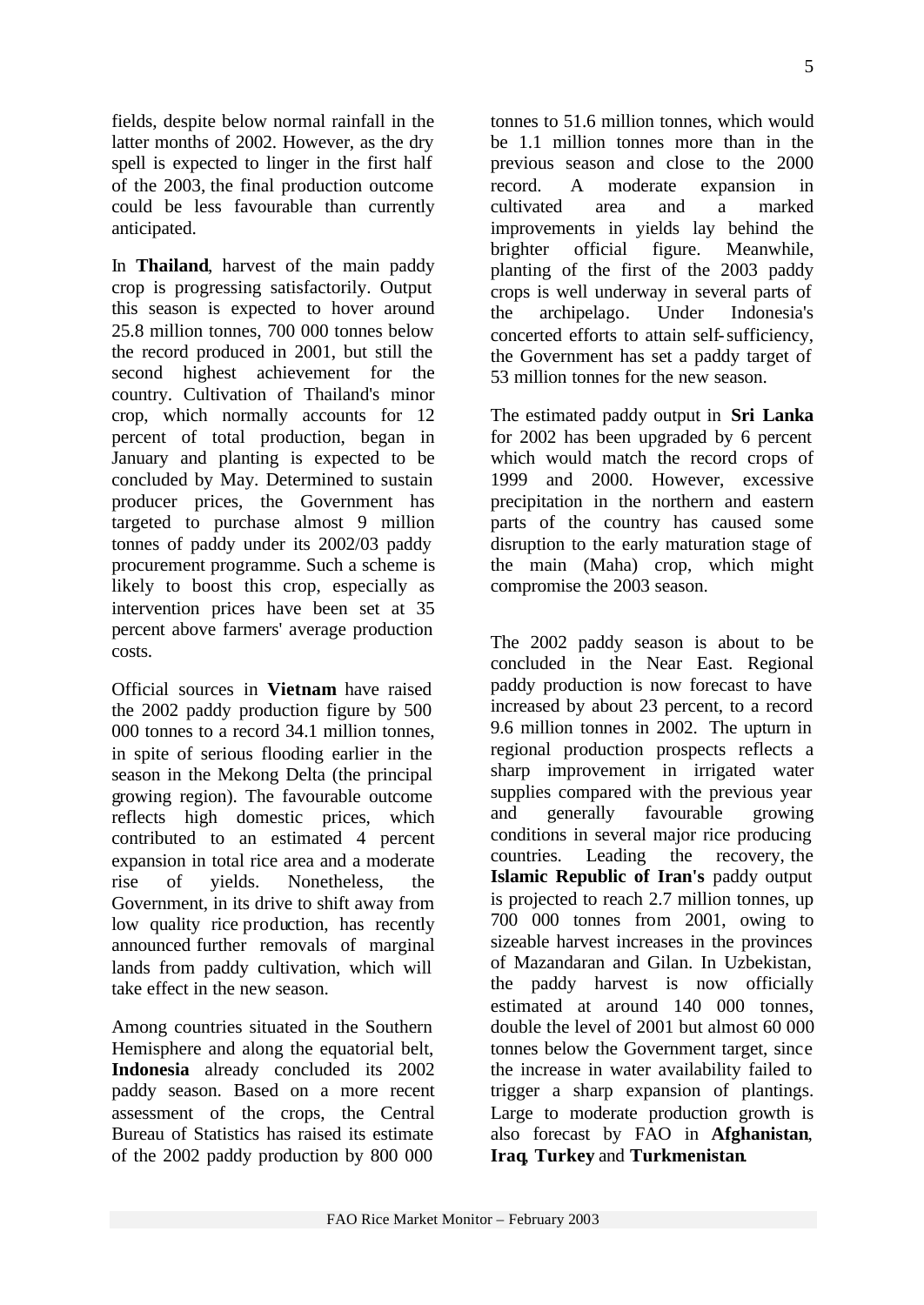In **Egypt**, the 2002 paddy season is virtually over, with the harvest underway in the last remaining paddy areas in the south of the country. Estimate of the crop remains at a record of over 6 million tonnes, reflecting an officially estimated 15 percent expansion in rice area. This would mean that the area ceilings imposed by the Government to control water usage failed to be enforced again this season. Persistent insecurity in the **Democratic Republic of Congo** has led to a forth consecutive annual contraction in paddy production which is officially forecast at 315 000 tonnes in 2002 - the lowest output level in the past two decades. By January, almost all countries in the Western Africa would

have completed the harvest of their paddy crops. Below normal precipitation and civil unrest have marred the 2002 season in several of them. A number of revisions have been made to production estimates, which, on balance, have left aggregate prospects for the sub-region unchanged, despite a record inflow of imported rice during the year. For instance, based on the release of official estimates for the preceding season and several recent FAO/WFP missions, output is set to register an expansion in **Benin, Ghana, Mauritania, Nigeria** and **Sierra Leone** but is set to contract in **Burkina Faso, Côte d'Ivoire, Liberia, Mali** and **Senegal**.

#### **POSITIVE NEWS FROM WARDA**

*I.2 AFRICA*

In September 2002, rebel troups occupied the northern part of Cote d'Ivoire, where the "West Africa Rice Development Association" (WARDA) international research centre has its headquarters. The Centre conserves the germplasm collection of the local African rice species (Oryza glaberrima), which has been the basis for the creation of the New Rice for Africa (NERICA). Fortunately, in a December price release, WARDA announced that the forces occupying the Centre area had authorized access to the gene bank, resulting in the recovery of 80 percent of the gene collection.

In addition, breeding in the WARDA's sub-regional stations in Senegal and Nigeria have continued. WARDA is moving its staff to Bamako in Mali temporarily, which should facilitate the continuation of WARDA's research programme and activities, which are critical to the development of the rice sector in Africa.

More information can be accessed on WARDA's site: http://www.warda.cgiar.org

Official estimates for 2002 paddy production have been made available for the minor producing countries of **Kenya, Sudan** and **Rwanda**. Output is expected to rebound sharply in the latter two countries, but to remain unchanged in Kenya.

The 2003 rice season is advancing in the major producing countries of **Madagascar** and **Mozambique** , but information regarding the state of these crops is not forthcoming. With regard to the 2002 season, a recent FAO/WFP mission to **Madagascar** concluded that the rice production might have reached 2.7 million tonnes, 300 000 tonnes higher than the prior forecast, and similar the levels produced in the past two seasons.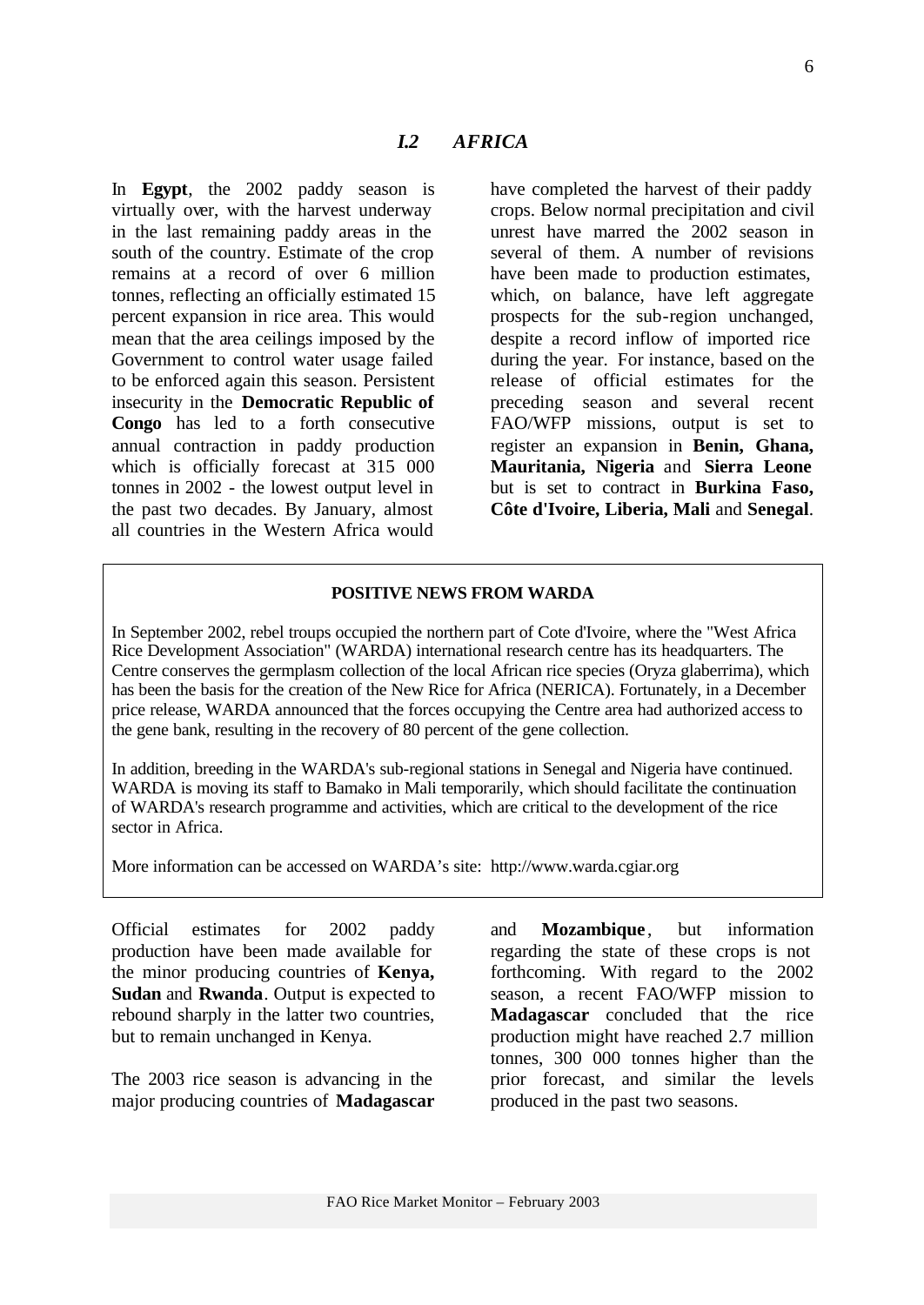*I.5 NORTH AMERICA* 

FAO Rice Market Monitor – February 2003

According to the USDA, **United States'** rice production registered a 2 percent contraction from the 2001 high, but the agency confirmed that the crop still stands as the second largest in history. Although

As for the 2003 season, most countries in South America, began planting their main paddy crops last October. As these crops

> several major producing states posted record yields, a decrease in long-grain production, attributed to a price-induced fall in planted area, more than offset a sharp rise in medium grain output.

*1.4 SOUTH AMERICA* With the exception of a few South

approach maturation, several of the larger rice-growing countries in the region have released preliminary production forecasts, which all appear promising, despite widespread economic uncertainty. For example, in Argentina, a sharp area expansion might lead to production rebounding by around 24 percent from last year's level. In Brazil, the region's largest producer, output is forecast to increase by 3 percent from 2002, based on trend growth in yields. However, excessive rainfall during the planting stage has cast some doubt on the country's prospects. A production recovery could also take place in Uruguay, led by a forecast increase in plantings.

*I.3 CENTRAL AMERICA AND THE CARIBBEAN*

While the 2003 paddy season already commenced in the Southern Hemisphere, the prevalence of an El Niño episode is anticipated to influence the weather pattern in several producing countries in the coming months, with likely consequences over production in the forthcoming season. As the 2002 rice season draws to a close in Central America and the Caribbean, several countries have released firmer output figures, which has led an upturn in the regional production estimate. For instance, based on unofficial sources in the **Dominican Republic**, paddy output is

producing countries situated north of the equator, which are in the process of gathering their winter paddy crops, the 2002 rice season in South American countries ended in June of last year. The aggregate output estimate remains unchanged at 19.5 million tonnes, 3 percent down from the 2001 level, reflecting a diversion of land to other crops in Argentina, Ecuador and Uruguay and adverse weather conditions in Guyana. Production in Brazil, the largest producer in the region, recovered only partly, as low prices continued to depress plantings.

estimated at a record 740 000 tonnes, some 140 000 tonnes more than prior expectation and up 9 percent from 2001. Favourable growing conditions and high domestic support prices have had a positive effect on both yields and rice area. Similarly in **Panama**, the Government anticipates a record paddy crop of 320 000 tonnes, up 15 percent from the previous year. For the other major producers in the region, rice production in **Costa Rica, Mexico** and **Nicaragua** is estimated to have undergone a contraction, while in **Cuba** moderate growth is foreseen.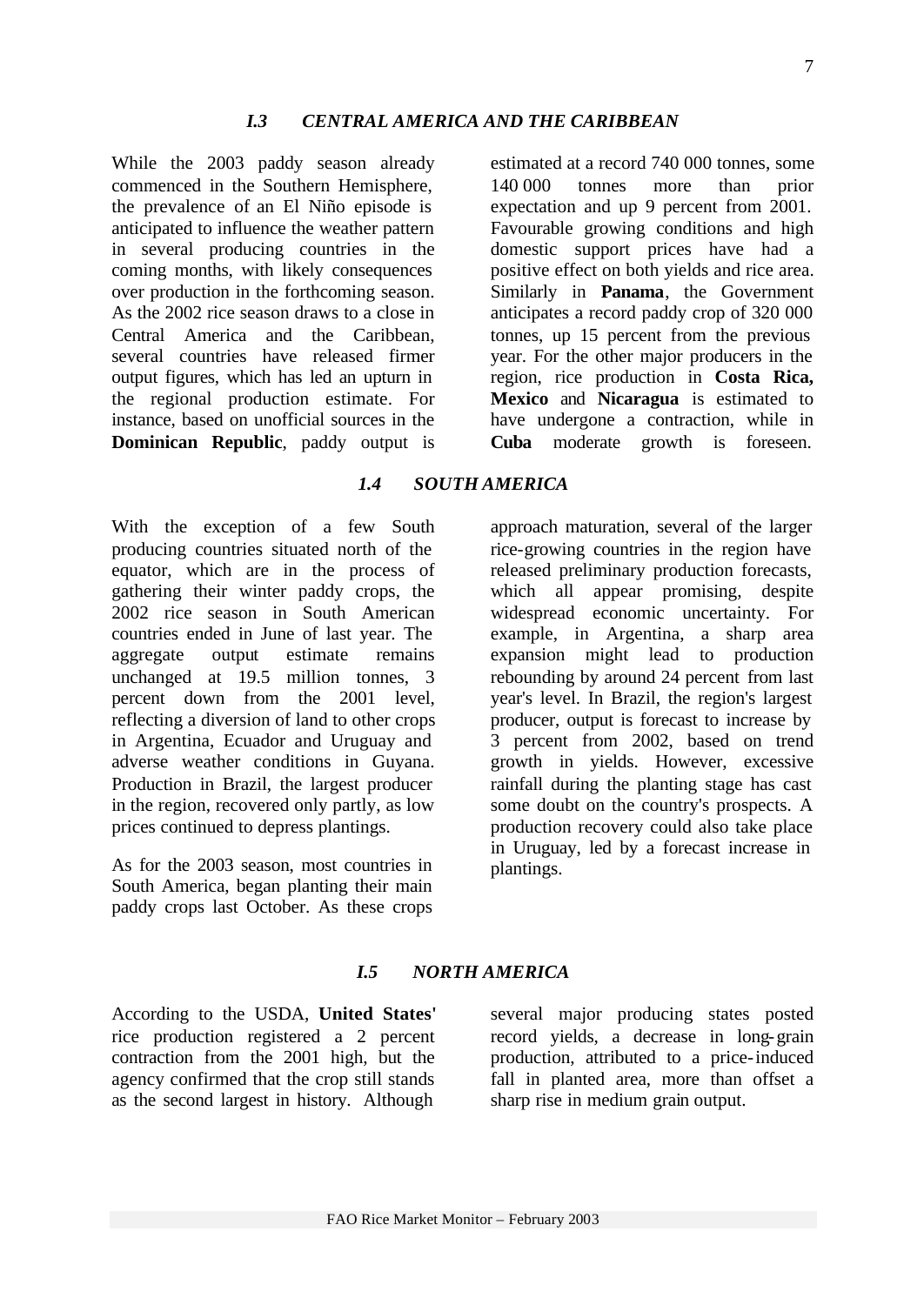In the **European Union** (EU), harvesting of the 2002 crop is over and, with the 2003 not starting before spring, there is little field activity going on. The latest estimate of 2002 paddy production remains at 2.6

million tonnes, little changed from the previous year, as increases in Italy, France and Greece compensated for a weatherrelated contraction in Spain.

### **EU COMMISSION PROPOSAL FOR A RICE POLICY REFORM**

In January, the EU Commission presented for discussion by member states the proposal of reform of the Common Agricultural Policy.

For rice, a reduction of 50 percent of the intervention price to  $\epsilon$  150 per tonne is considered, which would be partly compensated through an increase of direct payments to paddy producers from the current  $\epsilon$ 52 to  $\epsilon$ 177 per tonne. These will include a single farm payment of  $\epsilon$ 102 per tonne, paid on the basis of historical rights and subject to the current maximum guaranteed areas, and a crop specific aid of  $\epsilon$ 75 per tonne.

Market support should be provided to sustain producer prices, through aids to private storage, if prices fall below the  $\epsilon$ 150 per tonne floor level for two consecutive weeks, and through direct intervention purchases, if they fall below  $\epsilon$ 120 per tonne for two consecutive weeks.

On account of lower plantings, the 2002 rice production estimate in the Russian Federation has been downgraded since the last outlook to 480 000 tonnes, around 3 percent below the figure of last year.

### *I.7 OCEANIA*

In Australia, paddy production from the drought-stricken 2003 season appears set to fall to a thirty-year low. In December, the Australian Bureau of Agricultural and Resource Economics confirmed that owing to severe water shortages, related to the recurrence of El Niño weather anomaly, the area sown to rice would cover only 30

percent of the 2002 level. This could bring the paddy crop down to 380 000 tonnes, compared to 1.3 million tonnes in 2002. The situation might even deteriorate further, given that the current drought conditions are forecast to prevail up to the harvest month of April.

# **II. RICE TRADE**

### *II.1 SITUATION IN 2002*

FAO has raised its estimate of global rice trade in 2002 by 400 000 tonnes to 27.4 million tonnes, in milled equivalent, a level close to the all-time record realized in 1998. The upward adjustment reflects a much higher estimate of exports by India,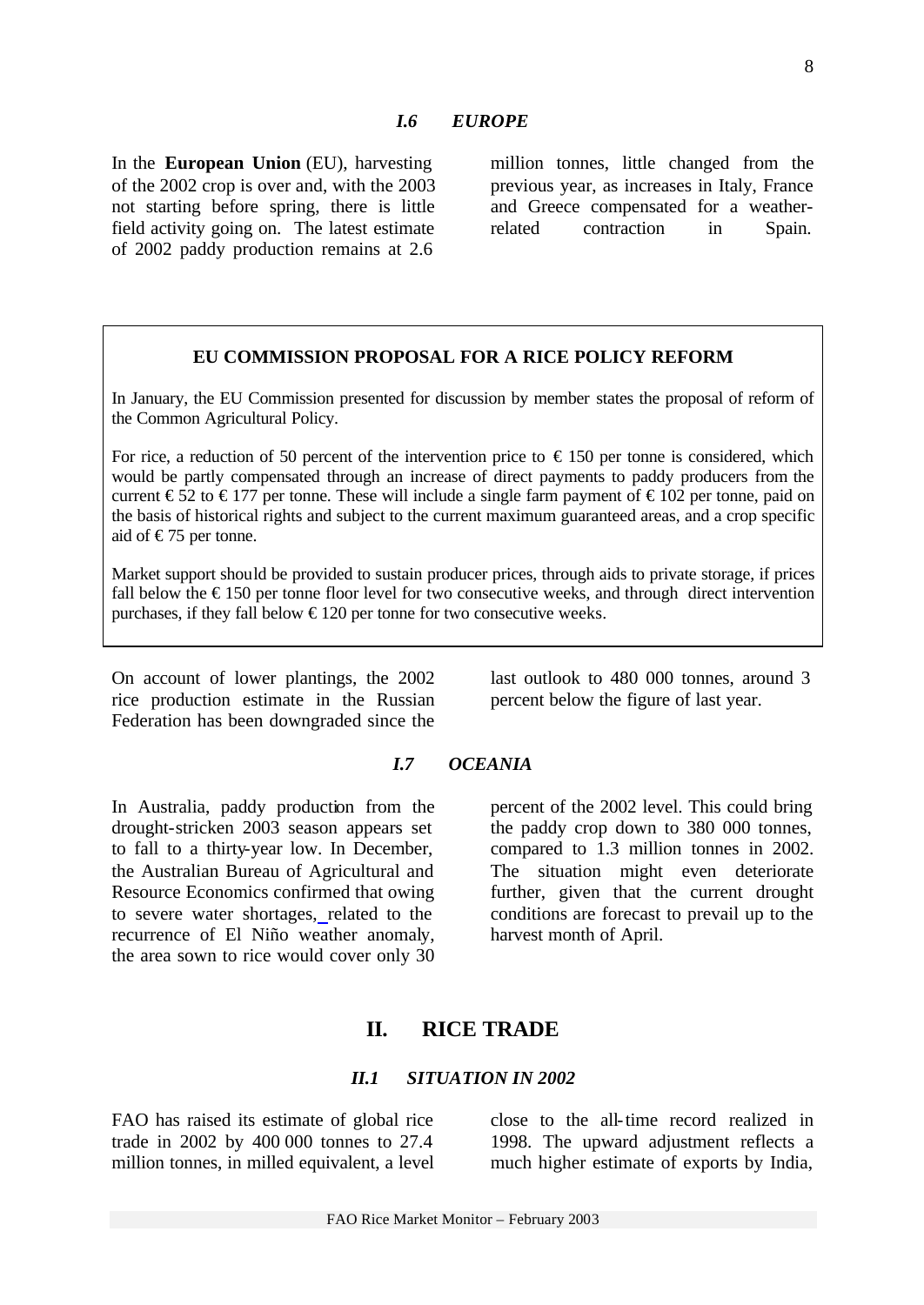which are now believed to reach 6.5 million tonnes, up from a previous 6.3 million tonnes forecast and the greatest volume ever dispatched by the country. Changes in the 2002 exports figures were also made for other countries on the basis of reported shipments. This was the case of mainland China, where strong activity during the latter months of the year should allow the country to repeat the 2001 performance of 1.8 million tonnes, in spite of the contraction in output. Similarly, official estimate of exports by Thailand was lifted by 300 000 tonnes to 7.3 million tonnes. At that level, the outcome in 2002

would be only 200 000 tonnes below the record export level achieved in 2001. By contrast, the size of Egypt's rice exports have been lowered by 100 000 tonnes to some 400 000 tonnes, which would imply a 40 percent year-to-year reduction from the exceptionally high level of 2001, when exporters benefited from government export subsidies. On the import side, the higher trade estimate for 2002 reflects upward adjustments to Africa, where shipments are now anticipated to reach a record 7.8 million tonnes, up by 200 000 tonnes from the earlier figure, and to Central America and the Caribbean.

### *II.2 OUTLOOK FOR 2003*

FAO forecast of international trade in rice in 2003 has been revised upward by 500 000 tonnes from the last report and now stands at 26.8 million tonnes. At that level, trade would be somewhat below the current 2002 trade estimate, with most of the difference attributable to an expected fall in exports from India and, on the import side, to smaller shipments to a number of traditional importers in Asia that gathered good crops in 2002 and to the African region.

Part of the anticipated dip in trade in 2003 would be on account of smaller deliveries to **Indonesia**, which are now forecast to reach 3.2 million tonnes, 300 000 tonnes less than last year. The drop in imports there should be facilitated by the favourable production outcome in 2002 and could be more pronounced should the ambitious production target for 2003 materialize, especially in the light of the new tariffs, which were raised from Rupees 430 to Rupees 510 per kilo as of 1 January. A similar outlook arises for **the Philippines**, which is expected to cut rice imports in 2003, consistent with current expectations of a record 2002 crop. Starting in 2003, the Government will allow the private sector, including farmers

and local traders, to participate in importing activities alongside the National Food Agency, the sole importer until last year. However, this opening is not expected to boost purchases, since the Government will maintain strict control on the flow entering the country through tariff and non-tariff barriers, such as licensing, maximum quantities per trader and time limitations on shipment arrivals. In **the Islamic Republic of Iran**, the ending of the drought that has gripped the country since 1999 and the expected recovery in 2002 production should also prompt a fall in shipments during the current year. In general, rice trade with **countries in the Near East** could be disrupted should a military conflict start in the sub-region. Current threats of an attack to Iraq were already reported to be delaying the clinching of trade deals between exporters and those countries. Expectation of a surge of imports by **Mainland China**, following the opening of a WTO preferential tariff quota did not materialize in 2002. Although the supply situation has tightened further, a sharp increase in rice purchases this year is not yet anticipated, with China's imports now forecast at 200 000 tonnes, the same level as in 2002 but down substantially from the previous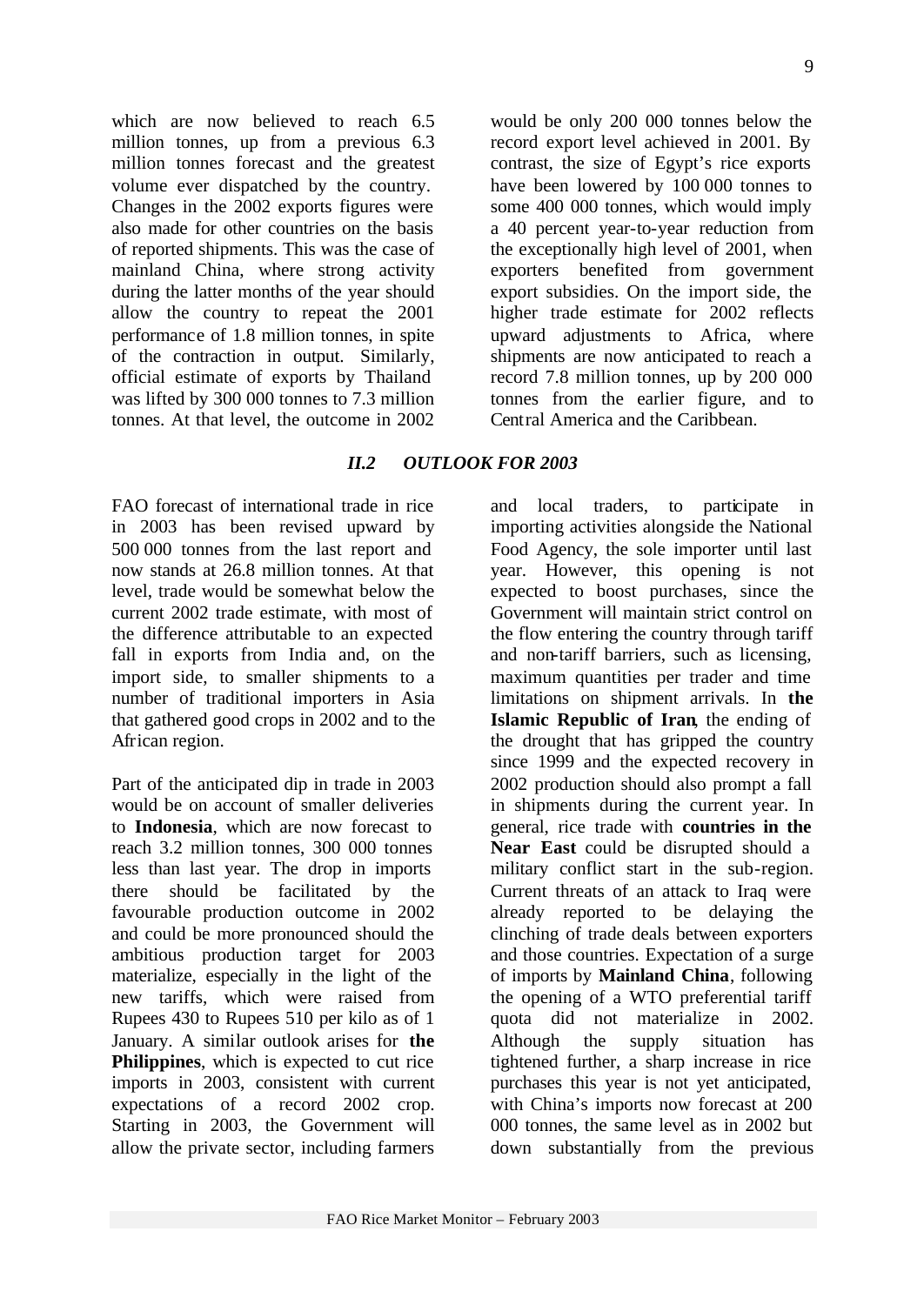600 000 tonnes forecast. At that level, imports would be only a fraction of the tariff quota of 3.8 million tonnes (2.26 million MTS of long grain rice and 1.53 million MTS of medium and short grain rice) that the Government has recently announced to open in 2003 within the framework of WTO. By contrast, the **Chinese Province of Taiwan** is expected to buy the full 150 000 tonnes committed under the WTO minimum import commitment. Purchases by **Bangladesh**, which used to be a large rice importer, are again anticipated to shrink in the face of the large production gains recorded in 2002.

Rice shipments to **Africa** are currently forecast to reach an overall 7.5 million tonnes in 2003, 300 000 tonnes more than previously reported, but somewhat below the revised estimate for 2002. The upward adjustment in 2003 mainly reflected higher figures for Kenya, Niger, Nigeria, Senegal and South Africa. From an historical perspective, imports into the region have been soaring since 1998, sustained by strong increases in consumption and relatively open import regimes. The small year-to-year decline in imports foreseen for 2003, which would go counter to that tendency, is based on current expectations of a decline in the volume flowing to the two major destinations in the region, namely the Cote d'Ivoire and Nigeria. In the **Cote d'Ivoire** , trade is foreseen to be constrained by the military conflict that has divided the country geographically and which is hindering inland transportation of supplies. As for **Nigeria**, higher production in 2002 and the stepping of import tariffs last December might slow down the pace of imports. Little year-to-year changes are currently anticipated for the other major importers, including Senegal and South Africa, where shipments in 2002 were already high, at around 700 000 tonnes each. It is noteworthy that the above forecasts are still subject to a high degree

of uncertainty in absence of official assessments of the paddy crops in 2002. Rice imports to **Latin America and the Caribbean countries** are forecast to reach some 3 million tonnes in 2003, about 250 000 tonnes more than earlier anticipated and similar to the revised volume in 2002. The adjustment to the 2003 figure reflects mainly increased shipments to Mexico and Brazil. **In the rest of the world**, official estimates of imports by the **United States** remained unchanged at close to last year level, while they were raised slightly for the **European Union**.

As regards exports, the new trade figure for 2003 reflects larger expected shipments by **Argentina**, **China and the United States**, which more than offset downward revisions for **Australia** and **Egypt**. In the case of **Mainland China,** exports during the current calendar year are now expected to reach 2 million tonnes, 700 000 tonnes more than the previous forecast and 200 000 tonnes up from 2002. Despite falling production in the past seasons, domestic prices have remained fairly low, as supplies have been released from stocks. Since the same strategy is likely to be followed in course of the year, it should enable the country to keep sales abroad relatively buoyant in 2003, barring a large negative shock on production or tumbling international prices. Similarly, exports from the **Chinese Province of Taiwan** have been raised to 100 000 tonnes, following the announcement of food aid commitments. Favourable crop prospects in **Argentina** in the coming season could also sustain a 25 percent recovery in exports, which are now foreseen to reach 350 000 tonnes, 50 000 tonnes more than earlier anticipated. The official outlook for the **United States** remains at a record 3.4 million tonnes, based on expectations of larger paddy sales to some Latin American countries, especially Mexico and Brazil. This improved outlook contrasts with deteriorating prospects for exports by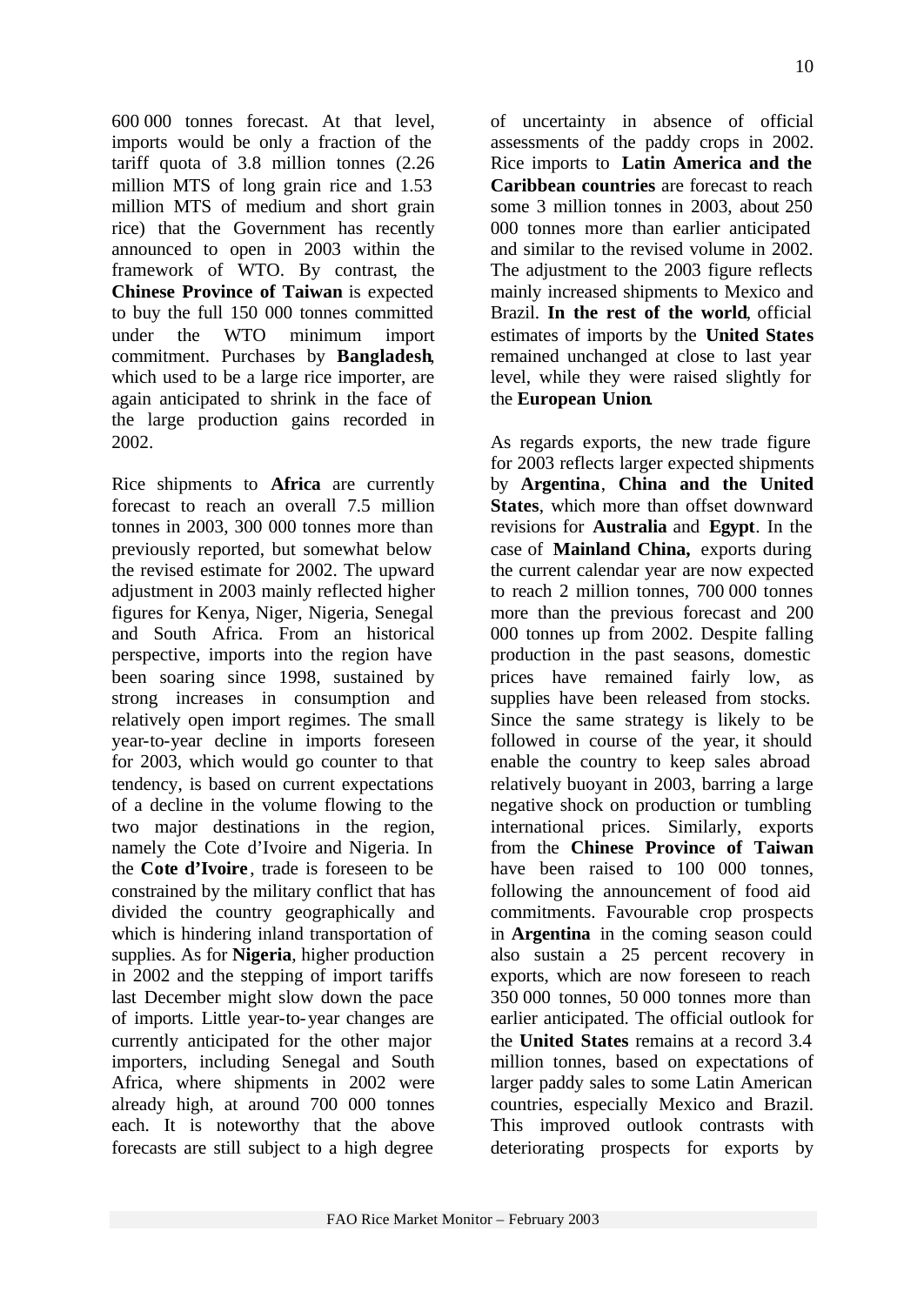Australia in the face of the severe production shortfall expected this year, and by Egypt**.** Shipments from **Australia** have been halved to a mere 200 000 tonnes, which would be the lowest level since 1976. For **Egypt**, exports are now anticipated to reach 600 000 tonnes, down 100 000 tonnes from the previous report, which would still imply a 50 percent increase from the previous year.

Little change was made to the other countries' export forecast for 2003. **Thailand** shipments in 2003 are currently expected to equal the 2001 record of 7.5 million tonnes, which would imply an increase of 200 000 tonnes from last year. The forecast for **India** remains at 4.5 million tonnes, a level relatively high for

the country but well below the revised 6.5 million tonnes shipped in 2002, which propelled the country to the second position among exporters. The sharp drop in production in 2002 and the recent announcement of increases in sale prices from the Food Corporation of India all point to a reduction in exports this year. Unlike for Thailand and India, sales from **Vietnam** are anticipated to expand strongly in 2003, following the gathering of a record 2002 crop. Export prospects for Pakistan, at 1.5 million tonnes, point to a small recovery from the depressed level of last year, but far below the 2 million tonnes the country shipped annually between 1997 and 2001. Similarly, exports from **Uruguay** are expected to partly recover during the year.

# **III. STOCKS**

The forecast of world rice stocks at the end of the marketing seasons in 2003 has been revised downward by two million tonnes since the last report and now stands at 124 million tonnes, one of the lowest level on record, and almost 25 million tonnes below opening levels. The reduction in the size of world inventories confirms the continuation of the tendency that has prevailed since 1999, when **China** initiated a deliberate policy to reduce the size of its grain inventories. Unlike in recent years, however, the contraction this season was not principally the making of China, but also of **India**, which also engaged last year in a similar strategy to cut public rice reserves. Based on the new estimate, the global stock-to-utilization ratio for rice would now stand at 30 percent, down from 42 percent in 2000.

The lowering of the world stock figure compared with the last report mainly reflects the downward revision for India's production, which resulted in an additional 2.5 million tonne draw-down from the country rice pile, to 15 million tonnes. This would imply a year-to-year reduction in India's stocks of almost 10 million tonnes from their opening levels. Similarly for **China**, larger shipments than previously anticipated in 2002 have reduced the size of the country's rice carry-over by a further 700 000 tonnes to 78.3 million tonnes. At that level, China's stocks would have been depleted by almost 15 million tonnes from last year and by an overall 35 million tonnes since 2000. By contrast, the size of the carry-over has been raised for **Japan**.

# **IV. INTERNATIONAL PRICES**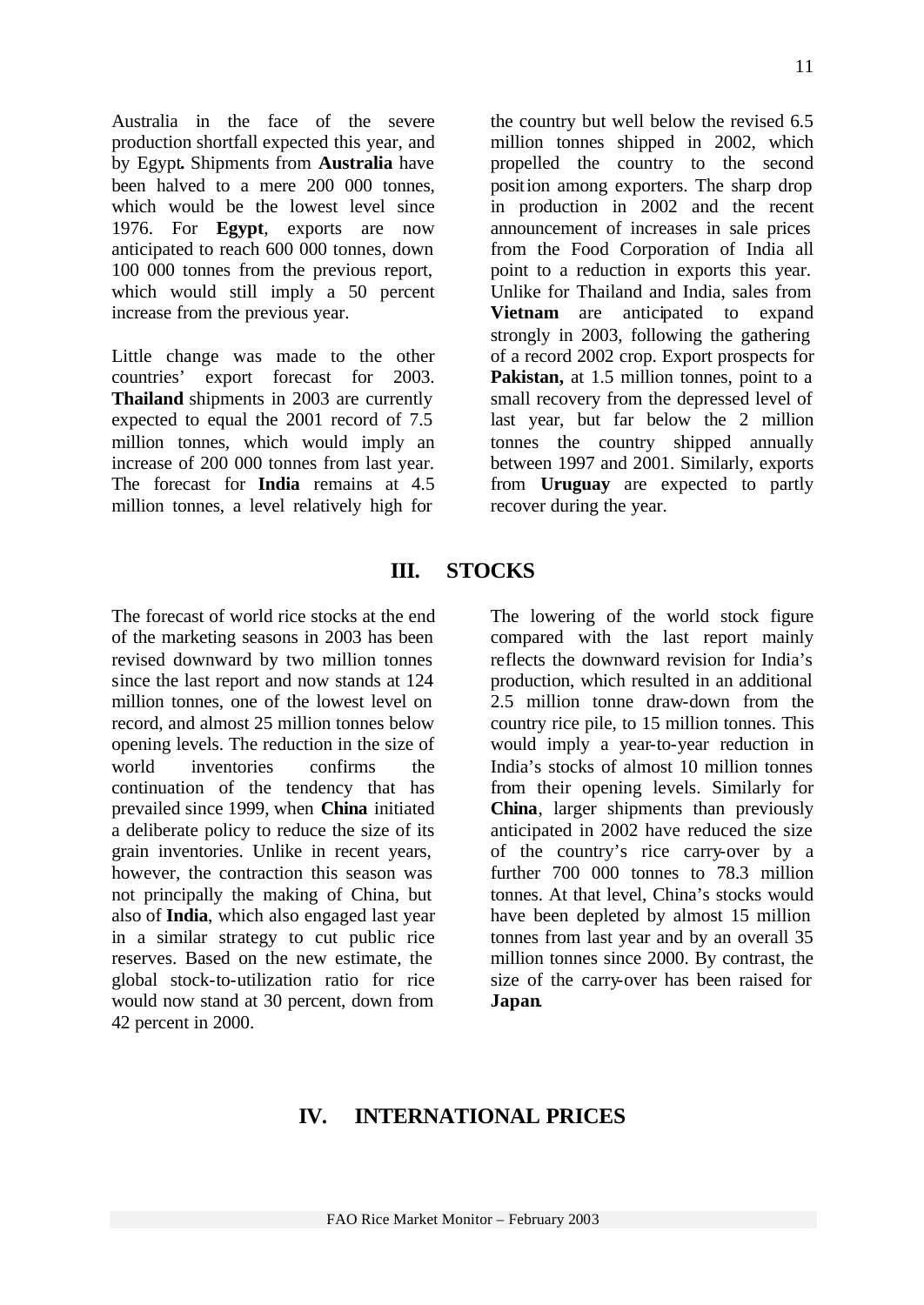International rice prices have remained under downward pressure since the last issue of the Rice Market Monitor, with the FAO Total Price Index (1998-00=100) averaging 72 in January, 1 point below November. The little movement exhibited since May 2002 by the index has tended to mask countervailing trends in prices of different origins and qualities. For instance, since November, quotations have strengthened in Thailand, sustained by domestic intervention via the Government's procurement scheme and, lately, by the imposition of weight restrictions on internal haulage. Similarly, the Food Corporation of India recently raised its selling prices for export. On the other hand, quotations from other origins, notably Vietnam, the United States and Pakistan, have fallen in the wake of new crop arrivals onto their markets.



International prices for High Quality Indica have fluctuated sharply since the December report. For example, the Thai 100% B averaged US\$ 204 per metric

tonne in January, up US\$ 14 from November. By contrast, prices of the US long grain No.2, 4% fell over the same period by an average US\$ 10 to US\$ 205 per tonne, reflecting an easing of demand for Government aid programmes. Vietnam 5% quotations also registered a steep fall, with January prices \$US 15 below the November average. The net effect of these price movements has left FAO High Quality Indica Price Index virtually unchanged since the December Rice Market Monitor.



FAO Low Quality Indica Price Index has declined by 2 points since November, reflecting mainly falling quotations from Thailand, for 100 % broken rice, as well as from Vietnam and Pakistan, which more than offset some strengthening in India's prices. Such divergent patterns resulted in a narrowing of the price differential between rice from different origins, as competition intensified.

Similarly, FAO Japonica Price Index fell by 2 points over the same period, mostly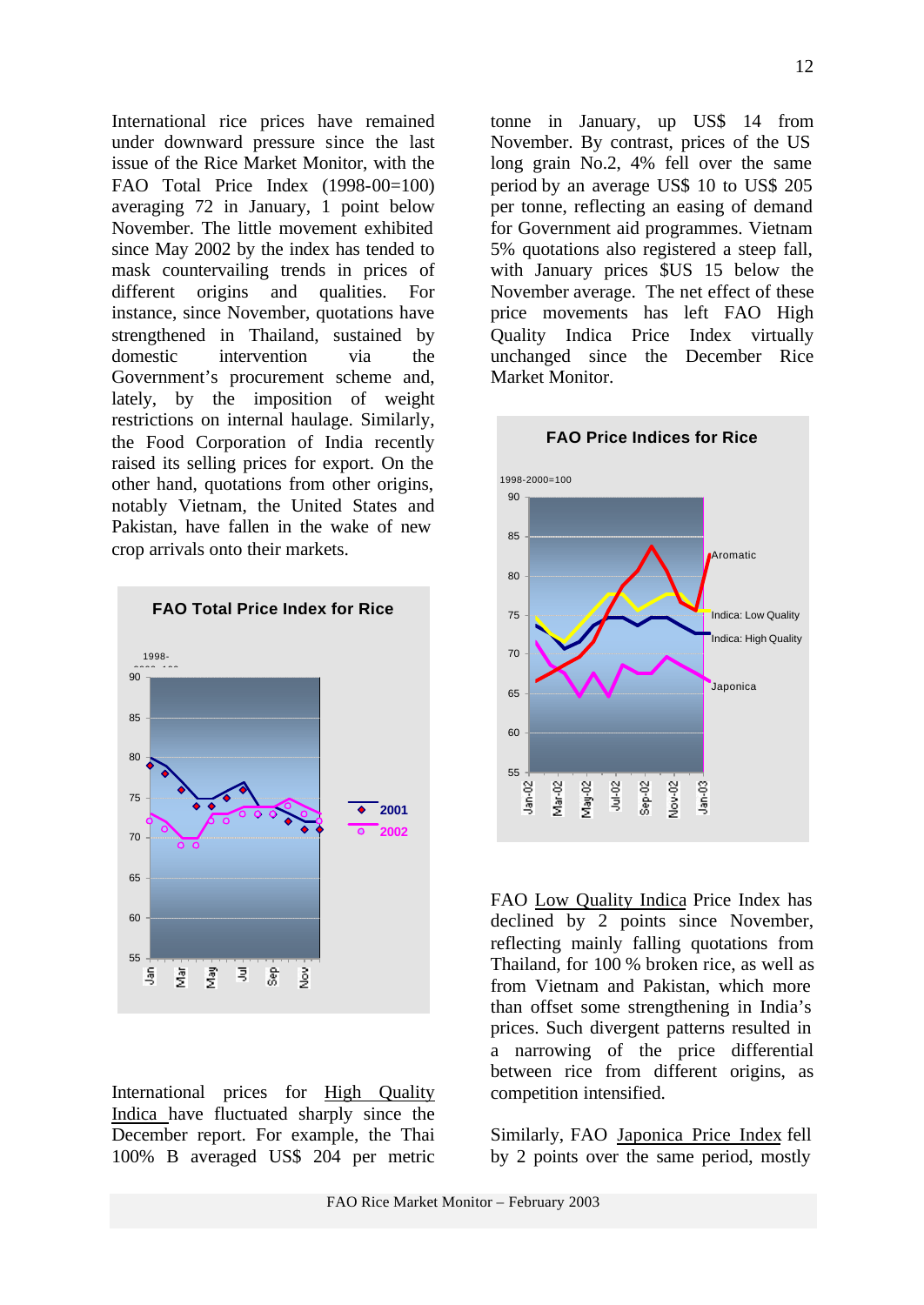on account of a US\$ 23 per tonne dip in prices of the US medium grain 2, 4 % in January.



Finally, in the face of strong international demand and of reported large shortfall in Basmati production in India, Basmati and fragrant rice prices have staged a sharp recovery, as exhibited by FAO Aromatic Price Index, which rose from 75 points in December to 82 points in January.

The near-term prospects for international rice prices remain downcast, with the arrival, in February-March, of new rice crops in South America and from secondary crops in the Northern Hemisphere. The weakness might linger well into 2003, under current prospects of sluggish imports by those countries that have sustained the market in recent years, such as Indonesia, the Philippines or the Islamic Republic of Iran.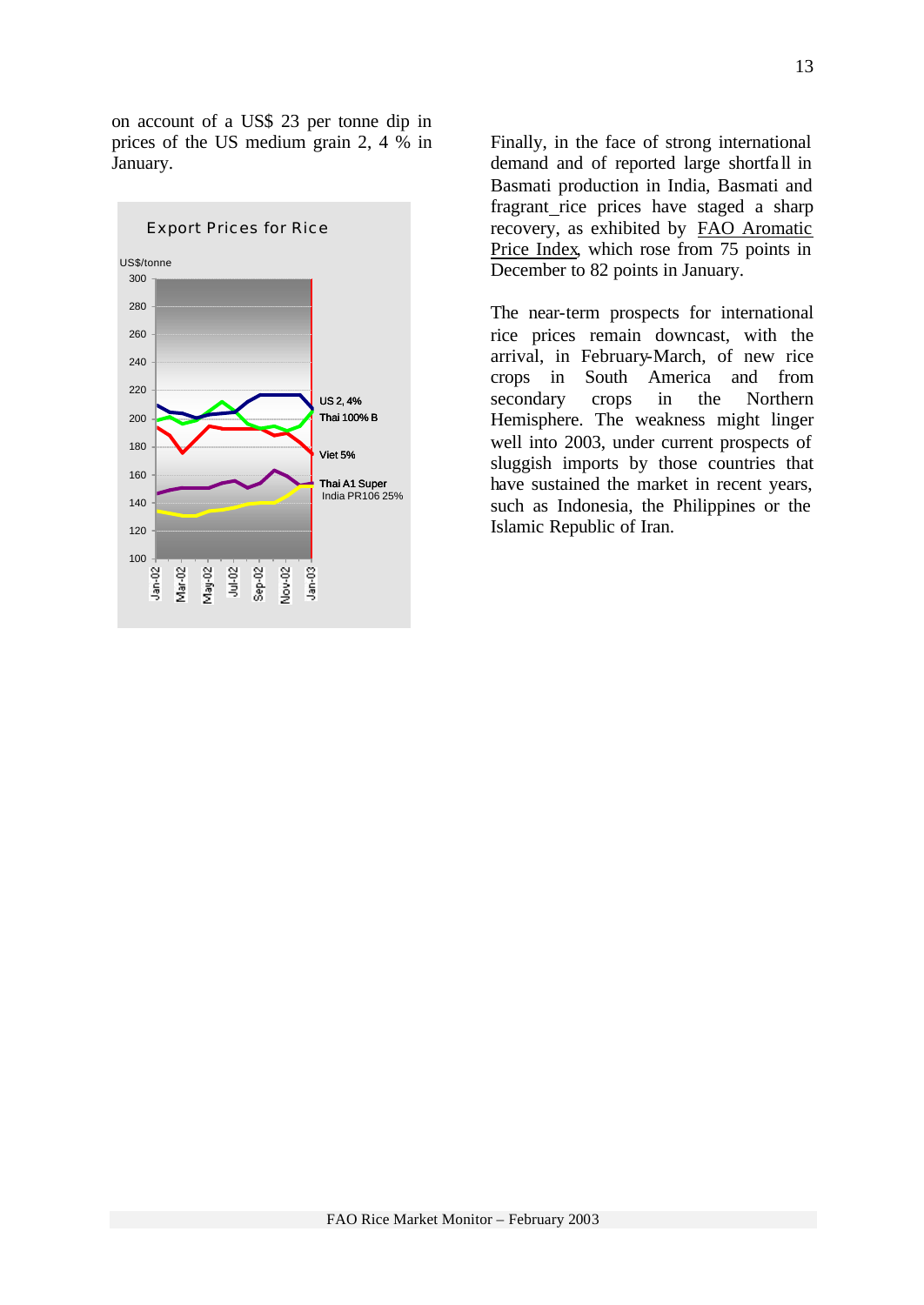| <b>EXPORT PRICES FOR RICE</b>                  |                                 |                                 |                                 |                                 |                                 |                                                 |                                 |                                 |                                    |                                 |                                 |
|------------------------------------------------|---------------------------------|---------------------------------|---------------------------------|---------------------------------|---------------------------------|-------------------------------------------------|---------------------------------|---------------------------------|------------------------------------|---------------------------------|---------------------------------|
|                                                | Thai<br>$100\%$ B<br>1/         | U.S. 2/4%<br>Long<br>grain      | Viet<br>5%                      | Thai<br>25%                     | India<br>25%                    | Viet<br>25%                                     | Pak<br>25%                      | Thai<br>A1<br>Super<br>21       | U.S. 2/4%<br>Medium<br>Grain<br>3/ | Pak<br><b>Basmati</b><br>4/     | Thai<br>Fragrant<br>100%        |
| 1998<br>1999<br>2000<br>2001                   | 315<br>253<br>207<br>177        | 413<br>333<br>271<br>264        | 288<br>228<br>183<br>166        | 258<br>215<br>172<br>153        | 243<br>237<br>232<br>185        | US \$/tonne, f.o.b.<br>255<br>204<br>159<br>148 | 241<br>206<br>163<br>148        | 215<br>192<br>143<br>135        | 412<br>405<br>289<br>256           | 492<br>486<br>418<br>332        | 460<br>397<br>428<br>275        |
| 2002<br>2002<br>January                        | 197<br>197                      | 207<br>208                      | 187<br>192<br>186               | 171<br>169                      | 135<br>132                      | 168<br>177<br>167                               | 159<br>150<br>148               | 151<br>145                      | 219<br>231                         | 366<br>347<br>350               | 306<br>254<br>267               |
| February<br>March<br>April<br>May              | 200<br>195<br>197<br>204        | 203<br>202<br>199<br>201        | 174<br>184<br>191               | 169<br>166<br>167<br>174        | 131<br>128<br>129<br>132        | 158<br>166<br>173                               | 148<br>152<br>163               | 147<br>149<br>149<br>149        | 222<br>212<br>206<br>206           | 356<br>358<br>362               | 268<br>271<br>285               |
| June<br>July<br>August<br>September<br>October | 210<br>204<br>195<br>191<br>193 | 202<br>203<br>210<br>215<br>215 | 191<br>191<br>191<br>191<br>186 | 178<br>176<br>170<br>170<br>174 | 133<br>135<br>137<br>138<br>138 | 168<br>166<br>168<br>171<br>170                 | 175<br>174<br>166<br>160<br>165 | 152<br>154<br>149<br>152<br>161 | 208<br>231<br>231<br>213<br>231    | 371<br>377<br>390<br>396<br>397 | 326<br>362<br>344<br>353<br>325 |
| November<br>December<br>2003<br>January        | 190<br>193<br>204               | 215<br>215<br>205               | 188<br>181<br>173               | 171<br>172<br>177               | 143<br>150<br>150               | 172<br>164<br>161                               | 156<br>153<br>155               | 157<br>151<br>152               | 221<br>209<br>198                  | 348<br>341<br>369               | 313<br>308<br>335               |
| 2002 Jan.<br>2003 Jan.                         | 197<br>204                      | 208<br>205                      | 192<br>173                      | 169<br>177                      | 132<br>150                      | 177<br>161                                      | 150<br>155                      | 145<br>152                      | 231<br>198                         | 347<br>369                      | 254<br>335                      |

**Sources**: Jackson Son & Co. (London) Ltd. and other public sources.

1/ White rice, 100% second grade, f.o.b. Bangkok. 2/ White brokens rice. 3/ F.A.S. basis. 4/ Basmati ordinary, f.o.b. Karachi.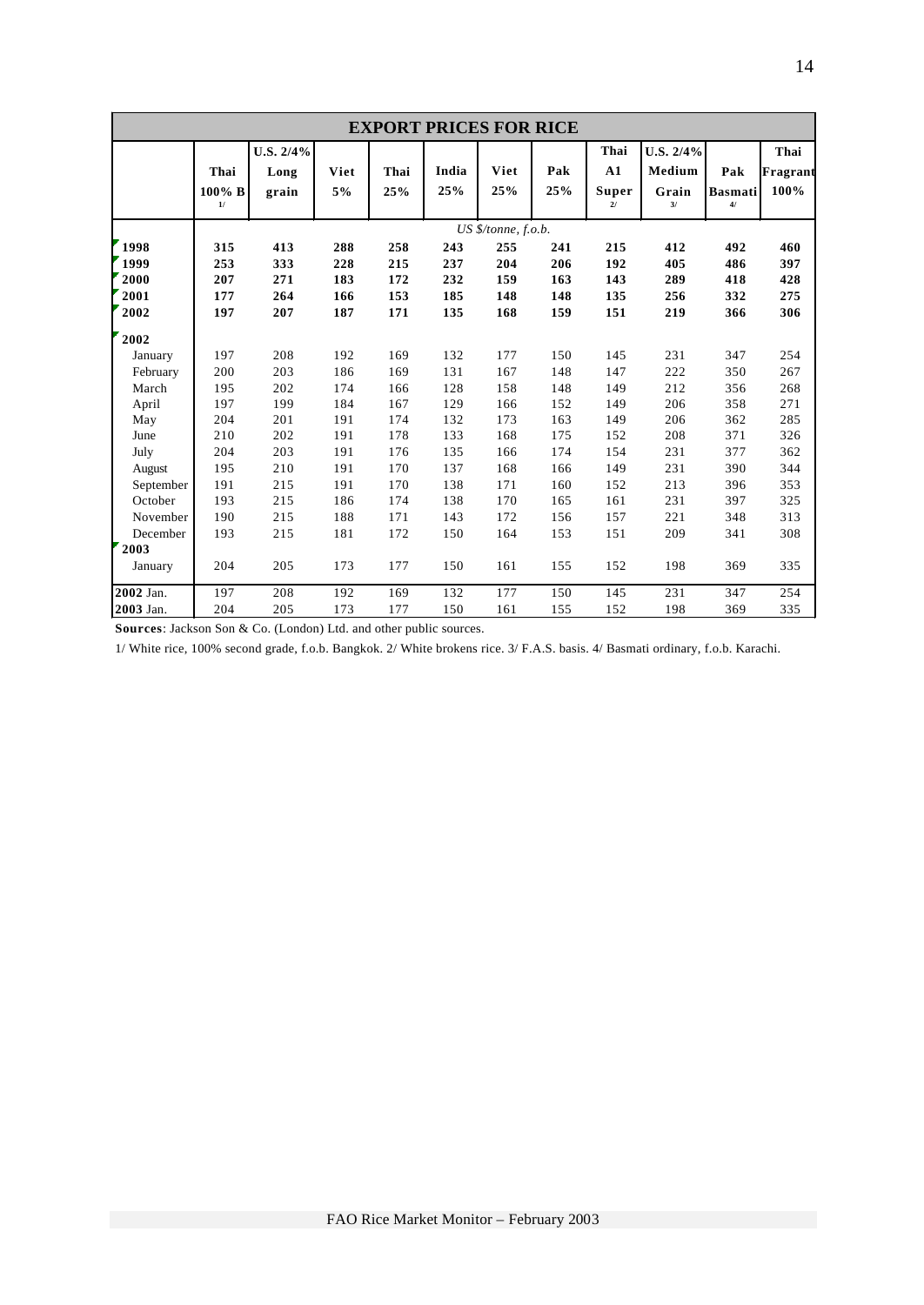| <b>FAO Rice Price Indices</b> |              |     |             |                     |     |                   |  |  |  |
|-------------------------------|--------------|-----|-------------|---------------------|-----|-------------------|--|--|--|
|                               |              | All |             | <b>Indica</b>       |     | Japonica Aromatic |  |  |  |
|                               |              |     | <b>High</b> | Low                 |     |                   |  |  |  |
|                               |              |     |             | $1998 - 2000 = 100$ |     |                   |  |  |  |
| 1998                          |              | 115 | 117         | 115                 | 113 | 113               |  |  |  |
| 1999                          |              | 101 | 99          | 101                 | 105 | 98                |  |  |  |
| 2000                          |              | 84  | 84          | 83                  | 83  | 89                |  |  |  |
| 2001                          |              | 74  | 74          | 74                  | 76  | 69                |  |  |  |
| 2002                          |              | 72  | 73          | 75                  | 67  | 74                |  |  |  |
|                               | 2002 January | 72  | 73          | 74                  | 71  | 66                |  |  |  |
|                               | February     | 71  | 72          | 72                  | 68  | 67                |  |  |  |
|                               | March        | 69  | 70          | 71                  | 67  | 68                |  |  |  |
|                               | April        | 69  | 71          | 73                  | 64  | 69                |  |  |  |
|                               | May          | 72  | 73          | 75                  | 67  | 71                |  |  |  |
|                               | June         | 72  | 74          | 77                  | 64  | 75                |  |  |  |
|                               | July         | 73  | 74          | 77                  | 68  | 78                |  |  |  |
|                               | August       | 73  | 73          | 75                  | 67  | 80                |  |  |  |
|                               | September    | 73  | 74          | 76                  | 67  | 83                |  |  |  |
|                               | October      | 74  | 74          | 77                  | 69  | 80                |  |  |  |
|                               | November     | 73  | 73          | 77                  | 68  | 76                |  |  |  |
|                               | December     | 72  | 72          | 75                  | 67  | 75                |  |  |  |
|                               | 2003 January | 72  | 72          | 75                  | 66  | 82                |  |  |  |
| 2002 Jan.                     |              | 72  | 73          | 74                  | 71  | 66                |  |  |  |
| 2003 Jan.                     |              | 72  | 72          | 75                  | 66  | 82                |  |  |  |

*Source : FAO* 

*N.B. - The FAO Rice Price Index is based on 16 rice export quotations. "Quality" is defined by the percentage of broken kernels, with high (low) quality referring to rice with less (equal to or more) than 20 percent brokens. The Sub-Index for Aromatic Rice follows movements in prices of Basmati and Fragrant rice.*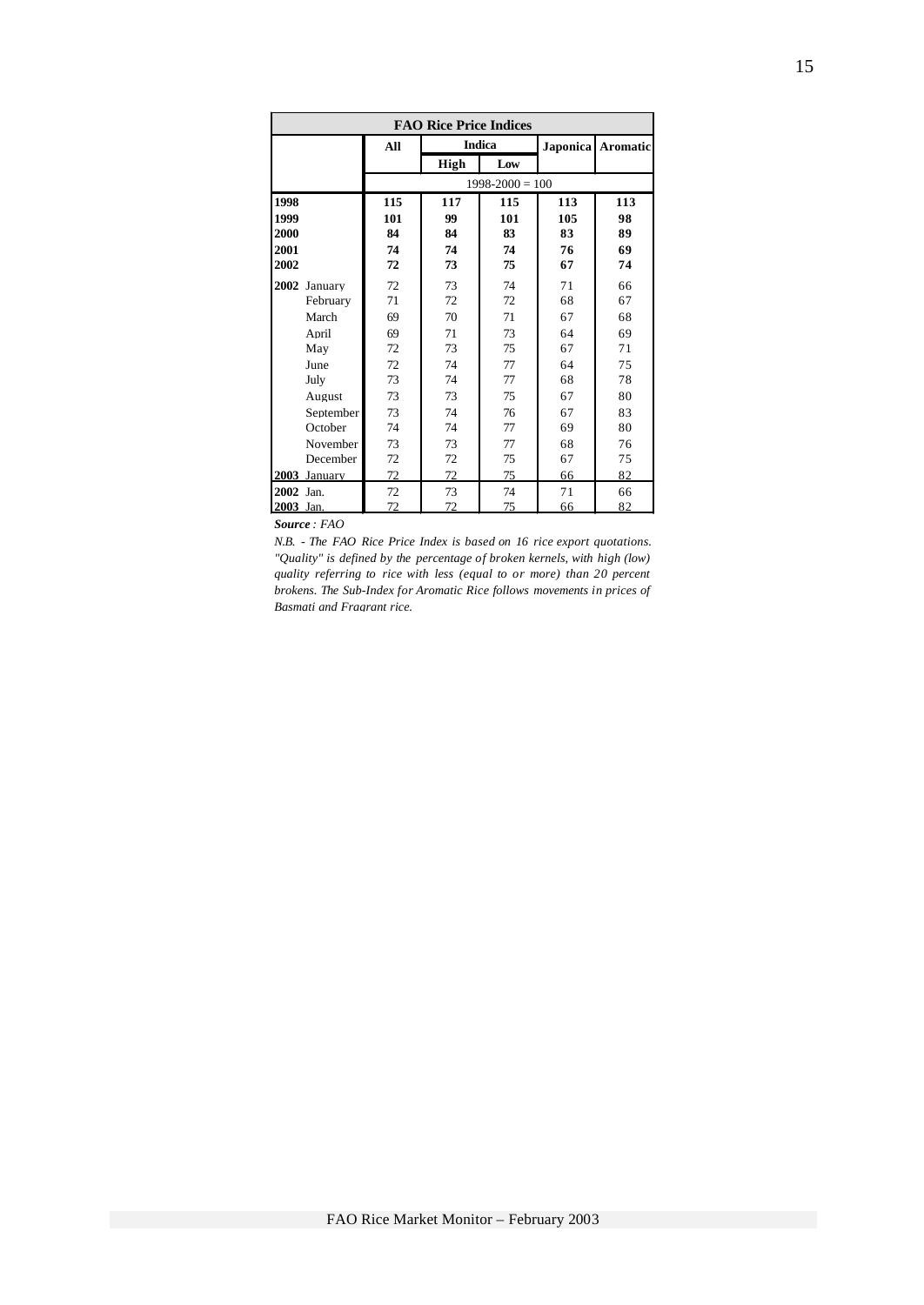| WORLD PADDY PRODUCTION     |         |                     |                    | <b>WORLD IMPORTS OF RICE</b> |      |                        |                            |
|----------------------------|---------|---------------------|--------------------|------------------------------|------|------------------------|----------------------------|
|                            | 2000    | 2001<br>(estimated) | 2002<br>(forecast) |                              | 2001 | 2002<br>(estimated)    | $2003^{3/2}$<br>(forecast) |
|                            |         | million tonnes      |                    |                              |      | million tonnes, milled |                            |
|                            |         |                     |                    |                              |      |                        |                            |
| <b>WORLD</b>               | 599.4   | 597.9               | 582.0              | <b>WORLD</b>                 | 24.1 | 27.4                   | 26.8                       |
| Developing countries       | 574.1   | 571.5               | 556.3              | Developing countries         | 20.2 | 23.3                   | 22.7                       |
| Developed countries        | 25.3    | 26.4                | 25.7               | Developed countries          | 3.8  | 4.1                    | 4.1                        |
| <b>ASIA</b>                | 545.3   | 543.5               | 528.0              | <b>ASIA</b>                  | 11.4 | 13.8                   | 13.4                       |
| Bangladesh                 | 37.6    | 37.8                | 38.5               | Bangladesh                   | 0.4  | 0.3                    | 0.3                        |
| Cambodia                   | 4.0     | 4.1                 | 3.4                | China 1/                     | 0.3  | 0.3                    | 0.4                        |
| China 1/                   | 189.8   | 179.3               | 177.5              | Indonesia                    | 1.5  | 3.5                    | 3.2                        |
| India                      | 127.3   | 137.4               | 120.0              | Iran. Islamic Rep. of        | 0.8  | 0.8                    | 0.8                        |
| Indonesia                  | 51.9    | 50.5                | 51.6               | Japan                        | 0.6  | 0.7                    | 0.7                        |
| Iran, Islamic Rep. of      | 2.0     | 2.0                 | 2.7                | Malaysia                     | 0.6  | 0.6                    | 0.7                        |
| Japan                      | 11.9    | 11.3                | 11.1               | Philippines                  | 1.0  | 1.2                    | 1.0                        |
| Korea Rep. of              | 7.2     | 7.5                 | 6.7                | Saudi Arabia                 | 0.8  | 0.9                    | 1.0                        |
| Myanmar                    | 21.3    | 21.9                | 21.9               | Sri Lanka                    | 0.1  | 0.1                    | 0.1                        |
| Pakistan                   | 7.2     | 5.8                 | 6.6                |                              |      |                        |                            |
| Philippines                | 12.5    | 13.1                | 13.2               | <b>AFRICA</b>                | 7.3  | 7.8                    | 7.5                        |
| Sri Lanka                  | 2.9     | 2.7                 | 2.9                | Côte d'Ivoire                | 1.1  | 1.0                    | 0.9                        |
| Thailand                   | 25.8    | 26.5                | 25.8               | Nigeria                      | 1.6  | 1.8                    | 1.7                        |
| Viet Nam                   | 32.5    | 32.0                | 34.1               | Senegal                      | 0.6  | 0.7                    | 0.7                        |
|                            |         |                     |                    | South Africa                 | 0.6  | 0.7                    | 0.7                        |
| <b>AFRICA</b>              | 17.6    | 17.4                | 18.1               |                              |      |                        |                            |
|                            |         |                     |                    | <b>SOUTH AMERICA</b>         | 1.1  | 1.0                    | 1.0                        |
| North Africa               | 6.0     | 5.3                 | 6.1                | Brazil                       | 0.7  | 0.7                    | 0.7                        |
| Egypt                      | 6.0     | 5.2                 | 6.0                | Peru                         | 0.1  | 0.1                    | 0.1                        |
| Sub-Saharan Africa         | 11.5    | 12.1                | 12.0               | NORTH & C. AMERICA           | 2.3  | 2.7                    | 2.7                        |
| Western Africa             | 7.3     | 7.7                 | 7.5                | Mexico                       | 0.5  | 0.6                    | 0.6                        |
| Côte d'Ivoire              | 1.0     | 1.1                 | 0.8                |                              |      |                        |                            |
| Guinea                     | 0.9     | 0.8                 | 0.8                | <b>EUROPE</b>                | 1.6  | 1.7                    | 1.7                        |
| Mali                       | 0.7     | 0.9                 | 0.9                | EC<br>2/                     | 0.7  | 0.7                    | 0.7                        |
| Nigeria                    | 3.3     | 3.4                 | 3.5                |                              |      |                        |                            |
| Central Africa             | 0.4     | 0.4                 | 0.4                | <b>OCEANIA</b>               | 0.4  | 0.4                    | 0.4                        |
| Eastern Africa             | 1.0     | 1.0                 | 1.0                |                              |      |                        |                            |
| Tanzania                   | 0.8     | 0.8                 | 0.8                |                              |      |                        |                            |
| Southern Africa            | 2.8     | 3.0                 | 3.0                |                              |      |                        |                            |
| Madagascar                 | 2.5     | 2.7                 | 2.7                |                              |      |                        |                            |
| Mozambique                 | 0.2     | 0.2                 | 0.2                | <b>WORLD EXPORTS OF RICE</b> |      |                        |                            |
| <b>CENTRAL AMERICA</b>     | 2.5     | 2.3                 | 2.3                |                              |      |                        |                            |
| Mexico                     | 0.4     | 0.2                 | 0.2                |                              | 2001 | 2002                   | $2003^{3/2}$               |
| <b>SOUTH AMERICA</b>       | 21.0    | 20.0                | 19.5               |                              |      | (estimated)            | (forecast)                 |
|                            |         |                     |                    |                              |      | million tonnes, milled |                            |
| Argentina<br><b>Brazil</b> | 0.9     | 0.9                 | 0.7                |                              |      |                        |                            |
|                            | 11.4    | 10.4                | 10.7               |                              |      |                        |                            |
| Colombia                   | 2.3     | 2.3                 | 2.4                | <b>WORLD</b>                 | 24.1 | 27.4                   | 26.8                       |
|                            |         |                     |                    | Developing countries         | 20.1 | 23.0                   | 22.5                       |
| <b>NORTH AMERICA</b>       | 8.7     | 9.8                 | 9.6                | Developed countries          | 4.0  | 4.4                    | 4.3                        |
| <b>United States</b>       | 8.7     | 9.8                 | 9.6                |                              |      |                        |                            |
|                            |         |                     |                    | ASIA                         | 18.5 | 21.9                   | 21.0                       |
| <b>EUROPE</b>              | 3.2     | 3.2                 | 3.2                | China 1/                     | 2.0  | 1.9                    | 2.1                        |
| $EC$ 2/                    | 2.5     | 2.6                 | 2.6                | India                        | 1.9  | 6.5                    | 4.5                        |
|                            |         |                     |                    | Myanmar                      | 0.7  | 0.7                    | 0.7                        |
| <b>OCEANIA</b>             | $1.1\,$ | 1.8                 | 1.3                | Pakistan                     | 2.3  | 1.5                    | 1.5                        |
| Australia                  | 1.1     | 1.8                 | 1.3                | Thailand                     | 7.5  | 7.3                    | 7.5                        |
|                            |         |                     |                    | Viet Nam                     | 3.5  | 3.2                    | 3.9                        |

- 
- 

#### **WORLD IMPORTS OF RICE**

| 2000           | 2001<br>(estimated) | 2002<br>(forecast) |                               | 2001       | 2002<br>(estimated)    | $2003^{3/2}$<br>(forecast) |
|----------------|---------------------|--------------------|-------------------------------|------------|------------------------|----------------------------|
|                | million tonnes      |                    |                               |            | million tonnes, milled |                            |
| 599.4          | 597.9               | 582.0              | <b>WORLD</b>                  | 24.1       | 27.4                   | 26.8                       |
| 574.1          | 571.5               | 556.3              | Developing countries          | 20.2       | 23.3                   | 22.7                       |
| 25.3           | 26.4                | 25.7               | Developed countries           | 3.8        | 4.1                    | 4.1                        |
| 545.3          | 543.5               | 528.0              | <b>ASIA</b>                   | 11.4       | 13.8                   | 13.4                       |
| 37.6           | 37.8                | 38.5               | Bangladesh                    | 0.4        | 0.3                    | 0.3                        |
| 4.0            | 4.1                 | 3.4                | China $1/$                    | 0.3        | 0.3                    | 0.4                        |
| 189.8          | 179.3               | 177.5              | Indonesia                     | 1.5        | 3.5                    | 3.2                        |
| 127.3          | 137.4               | 120.0              | Iran, Islamic Rep. of         | 0.8        | 0.8                    | 0.8                        |
| 51.9           | 50.5                | 51.6               | Japan                         | 0.6        | 0.7                    | 0.7                        |
| 2.0            | 2.0                 | 2.7                | Malaysia                      | 0.6        | 0.6                    | 0.7                        |
| 11.9           | 11.3                | 11.1               | Philippines                   | 1.0        | 1.2                    | 1.0                        |
| 7.2            | 7.5                 | 6.7                | Saudi Arabia                  | 0.8        | 0.9                    | 1.0                        |
| 21.3           | 21.9                | 21.9               | Sri Lanka                     | 0.1        | 0.1                    | 0.1                        |
| 7.2            | 5.8                 | 6.6                |                               |            |                        |                            |
| 12.5           | 13.1                | 13.2               | <b>AFRICA</b>                 | 7.3        | 7.8                    | 7.5                        |
| 2.9            | 2.7                 | 2.9                | Côte d'Ivoire                 | 1.1        | 1.0                    | 0.9                        |
| 25.8           | 26.5                | 25.8               | Nigeria                       | 1.6        | 1.8                    | 1.7                        |
| 32.5           | 32.0                | 34.1               | Senegal                       | 0.6        | 0.7                    | 0.7                        |
|                |                     |                    | South Africa                  | 0.6        | 0.7                    | 0.7                        |
| 17.6           | 17.4                | 18.1               |                               |            |                        |                            |
|                |                     |                    | <b>SOUTH AMERICA</b>          | 1.1        | 1.0                    | 1.0                        |
| 6.0            | 5.3                 | 6.1                | <b>Brazil</b>                 | 0.7        | 0.7                    | 0.7                        |
| 6.0            | 5.2                 | 6.0                | Peru                          | 0.1        | 0.1                    | 0.1                        |
| 11.5           | 12.1                | 12.0               | <b>NORTH &amp; C. AMERICA</b> | 2.3        | 2.7                    | 2.7                        |
| 7.3            | 7.7                 | 7.5                | Mexico                        | 0.5        | 0.6                    | 0.6                        |
| 1.0            | 1.1                 | 0.8                |                               |            |                        |                            |
| 0.9<br>0.7     | 0.8                 | 0.8<br>0.9         | <b>EUROPE</b><br>EC<br>2/     | 1.6<br>0.7 | 1.7<br>0.7             | 1.7                        |
| 3.3            | 0.9<br>3.4          | 3.5                |                               |            |                        | 0.7                        |
| 0.4            | 0.4                 | 0.4                | <b>OCEANIA</b>                | 0.4        | 0.4                    | 0.4                        |
| 1 <sub>0</sub> | $1 \Omega$          | 1 <sub>0</sub>     |                               |            |                        |                            |

| Mozambique                           | 0.2  | 0.2  | 0.2  |                      | <b>WORLD EXPORTS OF RICE</b> |                        |              |
|--------------------------------------|------|------|------|----------------------|------------------------------|------------------------|--------------|
| <b>CENTRAL AMERICA</b>               | 2.5  | 2.3  | 2.3  |                      |                              |                        |              |
| Mexico                               | 0.4  | 0.2  | 0.2  |                      | 2001                         | 2002                   | $2003^{3/2}$ |
|                                      |      |      |      |                      |                              | (estimated)            | (forecast)   |
| SOUTH AMERICA                        | 21.0 | 20.0 | 19.5 |                      |                              |                        |              |
| Argentina                            | 0.9  | 0.9  | 0.7  |                      |                              | million tonnes, milled |              |
| <b>Brazil</b>                        | 11.4 | 10.4 | 10.7 |                      |                              |                        |              |
| Colombia                             | 2.3  | 2.3  | 2.4  | <b>WORLD</b>         | 24.1                         | 27.4                   | 26.8         |
|                                      |      |      |      | Developing countries | 20.1                         | 23.0                   | 22.5         |
| <b>NORTH AMERICA</b>                 | 8.7  | 9.8  | 9.6  | Developed countries  | 4.0                          | 4.4                    | 4.3          |
| <b>United States</b>                 | 8.7  | 9.8  | 9.6  |                      |                              |                        |              |
|                                      |      |      |      | <b>ASIA</b>          | 18.5                         | 21.9                   | 21.0         |
| <b>EUROPE</b>                        | 3.2  | 3.2  | 3.2  | China $1/$           | 2.0                          | 1.9                    | 2.1          |
| EC<br>$\overline{2}$                 | 2.5  | 2.6  | 2.6  | India                | 1.9                          | 6.5                    | 4.5          |
|                                      |      |      |      | Myanmar              | 0.7                          | 0.7                    | 0.7          |
| <b>OCEANIA</b>                       | 1.1  | 1.8  | 1.3  | Pakistan             | 2.3                          | 1.5                    | 1.5          |
| Australia                            | 1.1  | 1.8  | 1.3  | Thailand             | 7.5                          | 7.3                    | 7.5          |
|                                      |      |      |      | Viet Nam             | 3.5                          | 3.2                    | 3.9          |
|                                      |      |      |      | <b>AFRICA</b>        | 0.7                          | 0.4                    | 0.6          |
|                                      |      |      |      | Egypt                | 0.7                          | 0.4                    | 0.6          |
|                                      |      |      |      | <b>SOUTH AMERICA</b> | 1.4                          | 1.2                    | 1.4          |
|                                      |      |      |      | Argentina            | 0.4                          | 0.3                    | 0.4          |
|                                      |      |      |      | Uruguay              | 0.7                          | 0.6                    | 0.7          |
|                                      |      |      |      | <b>NORTH AMERICA</b> | 2.6                          | 3.1                    | 3.4          |
|                                      |      |      |      | <b>United States</b> | 2.5                          | 3.1                    | 3.4          |
|                                      |      |      |      | <b>EUROPE</b>        | 0.2                          | 0.2                    | 0.2          |
| <b>FOOTNOTES:</b>                    |      |      |      | EC<br>2/             | 0.2                          | 0.2                    | 0.2          |
| Totals computed from unrounded data. |      |      |      |                      |                              |                        |              |
| 1/ Including Taiwan Province.        |      |      |      | <b>OCEANIA</b>       | 0.6                          | 0.5                    | 0.2          |
| 2/ Fifteen member countries.         |      |      |      | Australia            | 0.6                          | 0.5                    | 0.2          |
| 3/ Tentative.                        |      |      |      |                      |                              |                        |              |